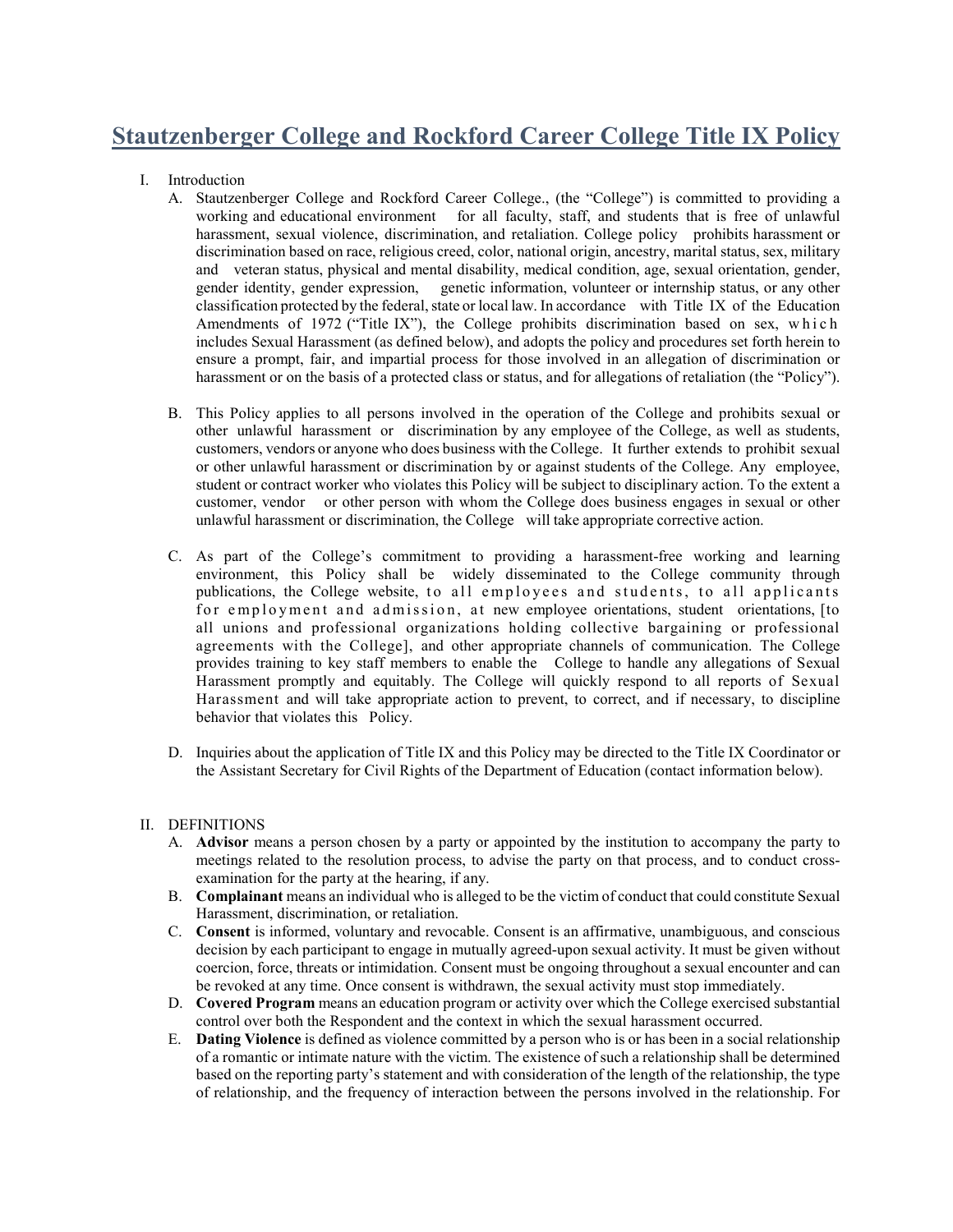the purposes of this definition, dating violence includes, but is not limited to, sexual or physical abuse or the threat of such abuse.

- F. **Final Determination** means a decision by [the preponderance of the evidence] that the alleged conduct did or did not occur and whether it did or did not violate this Policy.
- G. **Formal Complaint** means a document signed by the Complainant or signed by the Title IX Coordinator alleging Sexual Harassment, discrimination, or retaliation in violation of Title IX.
- H. **Investigator** is the person(s) charged by the College with gathering evidence and preparing an investigative report.
- I. **Parties** means the Complainant and Respondent.
- J. **Respondent** means the individual who has been reported to be the perpetrator of conduct that could constitute Sexual Harassment, discrimination, or retaliation.
- K. **Retaliation** means taking a materially adverse action by intimidating, threatening, coercing, harassing, or discriminating against any person because that person made a complaint, participated, or refused to participate in any part of the process associated with this Policy.
- L. **Sexual Assault** occurs when a physical sexual activity is engaged in without the consent of the other person or when the other person is unable to consent to the activity. The activity or conduct may include physical force, violence, threat, or intimidation, ignoring the objections of the other person, causing the other person's intoxication or incapacitation through the use of drugs or alcohol, and taking advantage of the other person's incapacitation (including voluntary intoxication).
- M. **Sexual Harassment** is broadly defined to include any of three types of misconduct on the basis of sex, all of which jeopardize the equal access to education that Title IX is designed to protect: (1) Any instance of *quid pro quo* harassment by a College employee; (2) any unwelcome conduct that a reasonable person would find so severe, pervasive, and objectively offensive that it denies a person equal educational access; and (3) any instance of sexual assault, dating violence, domestic violence, or stalking.
- N. **Supportive Measures** means non-disciplinary, non-punitive individualized services offered as appropriate, as reasonably available, and without fee or charge to the Complainant or the Respondent before or after filing of a formal complaint or where no formal complaint has been filed.
- O. **Stalking** is defined as engaging in a course of conduct directed at a specific person that would cause a reasonable person to fear for the person's safety or the safety of others; or suffer substantial emotional distress.

## III. Title IX Coordinator

The following individuals serve as the Title IX Coordinator at their respective College campuses and have the primary responsibility for coordinating the College's efforts related to the intake, investigation, resolution, and implementation of supportive measures to stop, remediate, and prevent Sexual Harassment, discrimination, and Retaliation. Questions about this Policy, Complaints, or notice of alleged violations can be made by contacting the appropriate Title IX Coordinator.

| <b>Campus</b>                                  | <b>Title IX Coordinator Phone</b> |              | Email                                  | <b>Address</b>                               |
|------------------------------------------------|-----------------------------------|--------------|----------------------------------------|----------------------------------------------|
| Rockford Career College                        | Marc Sherrod                      | 815-967-7317 | msherrod@rockford<br>careercollege.edu | 1130 S. Alpine Road<br>Rockford, IL 61108    |
| Stautzenberger College -<br>Maumee             | Amy Beauregard                    | 419-866-0261 | abeauregard $@$ stautz<br>enberger.com | 1796 Indian Wood Circle<br>Maumee, OH 43537  |
| Stautzenberger College -<br><b>Brecksville</b> | Andrew O'Neal                     | 440-838-1999 | aoneal@stautzenber<br>ger.com          | 8001 Katherine Blyd<br>Brecksville, OH 44141 |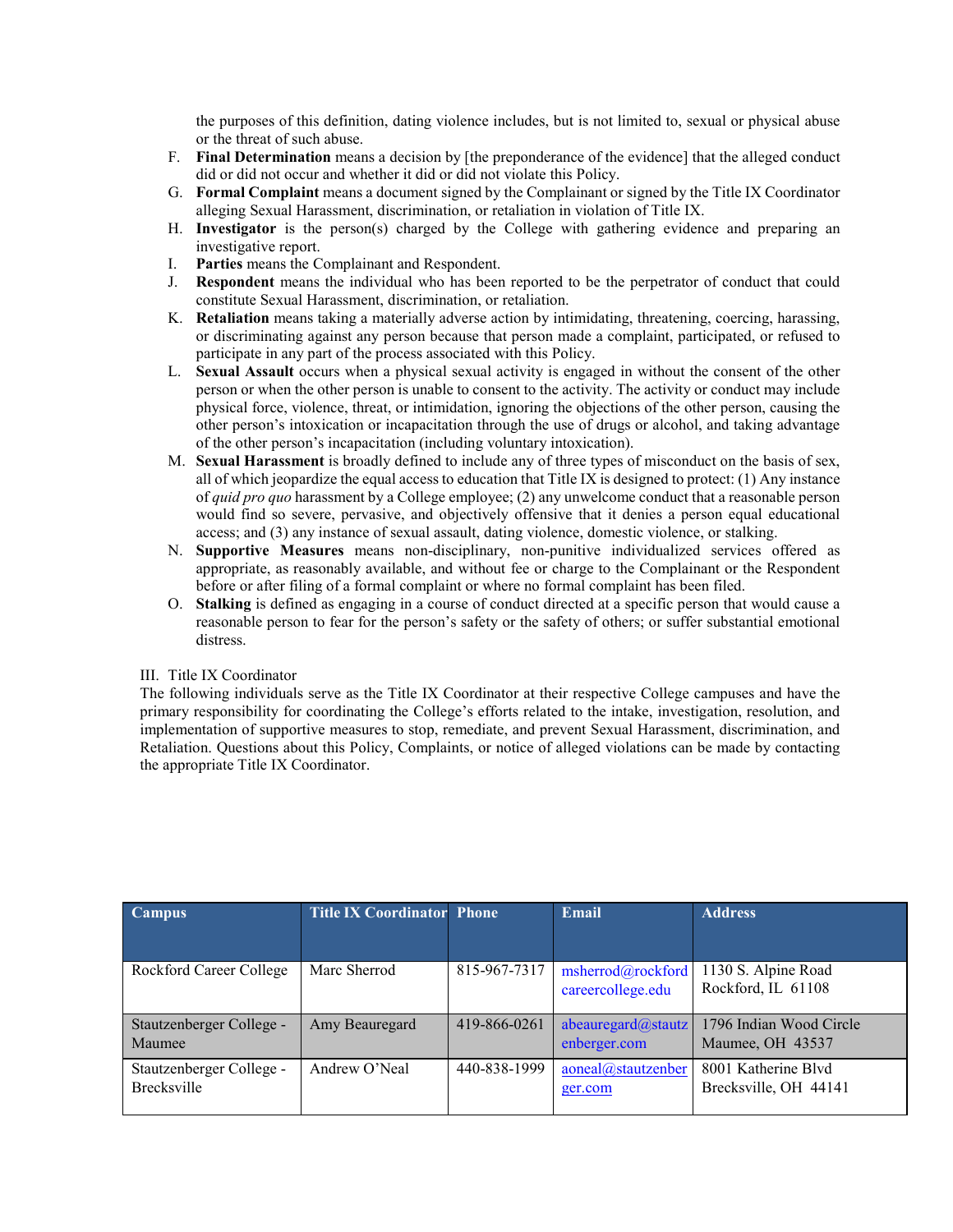In addition, the College has designated the Campus President of each campus as a person with authority to address and correct Sexual Harassment, discrimination, and Retaliation.

| <b>Campus</b>            | <b>Campus President</b> Phone |              | Email                  | <b>Address</b>          |
|--------------------------|-------------------------------|--------------|------------------------|-------------------------|
|                          |                               |              |                        |                         |
| Rockford Career College  | Mike O'Herron                 | 815-965-8616 | moherron(a)ro          | 1130 S. Alpine Road     |
|                          |                               |              | ckfordcareerc          | Rockford, IL 61108      |
|                          |                               |              | ollege.edu             |                         |
| Stautzenberger College - | Amy Beauregard                | 419-866-0261 | abeauregard $@$ stautz | 1796 Indian Wood Circle |
| Maumee                   |                               |              | eberger.com            | Maumee, OH 43537        |
| Stautzenberger College - | Gary Azotea                   | 440-838-1999 | gazotea@stautzenbe     | 8001 Katherine Blvd     |
| <b>Brecksville</b>       |                               |              | rger.com               | Brecksville, OH 44141   |

In addition to the foregoing individuals, the College has directed all of its [full-time] employees to report any knowledge they have of Sexual Harassment, discrimination, and Retaliation to their Title IX Coordinator.

IV. Office of Civil Rights

You may also contact the U.S. Department of Education's Office for Civil Rights, the federal agency responsible for overseeing Title IX.

| <b>Assistant Secretary for Civil Rights</b> | <b>Rockford Career College</b>       |
|---------------------------------------------|--------------------------------------|
| Office for Civil Rights                     | Office for Civil Rights,             |
| U.S. Department of Education                | U.S. Department of Education         |
| 400 Maryland Avenue, SW                     | John C. Kluczynski Federal Building  |
| Washington, D.C. 20202-1100                 | 230 S. Dearborn Street, 37th Floor   |
| Phone: (800) 421-3481                       | Chicago, IL 60604                    |
| TDD: (877) 521-2172                         | Telephone: (312) 730-1560            |
| Email: OCR@ed.gov                           | Facsimile: (312) 730-1576            |
| www.ed.gov/ocr                              | Email: OCR.Chicago@ed.gov            |
|                                             |                                      |
|                                             |                                      |
| <b>Stautzenberger College – Maumee</b>      | Stautzenberger College – Brecksville |
| Office for Civil Rights,                    | Office for Civil Rights,             |
| U.S. Department of Education                | U.S. Department of Education         |
| 1350 Euclid Avenue, Suite 325               | 1350 Euclid Avenue, Suite 325        |
| Cleveland, OH 44115                         | Cleveland, OH 44115                  |
| Telephone: (216) 522-4970                   | Telephone: (216) 522-4970            |
| Facsimile: (216) 522-2573                   | Facsimile: (216) 522-2573            |
| Email: OCR.Cleveland@ed.gov                 | Email: OCR.Cleveland@ed.gov          |

V. Filing a Complaint

Anyone can report a violation of this Policy. You may report alleged violations of this Policy in the following ways:

- A. Submit a Formal Complaint to the appropriate Title IX Coordinator. You may submit a Formal Complaint in person during business hours or at any time by using the email or mailing addressed listed for the Title IX Coordinator.
- B. Submit an informal complaint in person during business hours or at any time by using the telephone numbers, email addresses, or mailing address listed for the Title IX Coordinator or the Campus President.

VI. Formal Complaint Resolution/Grievance Process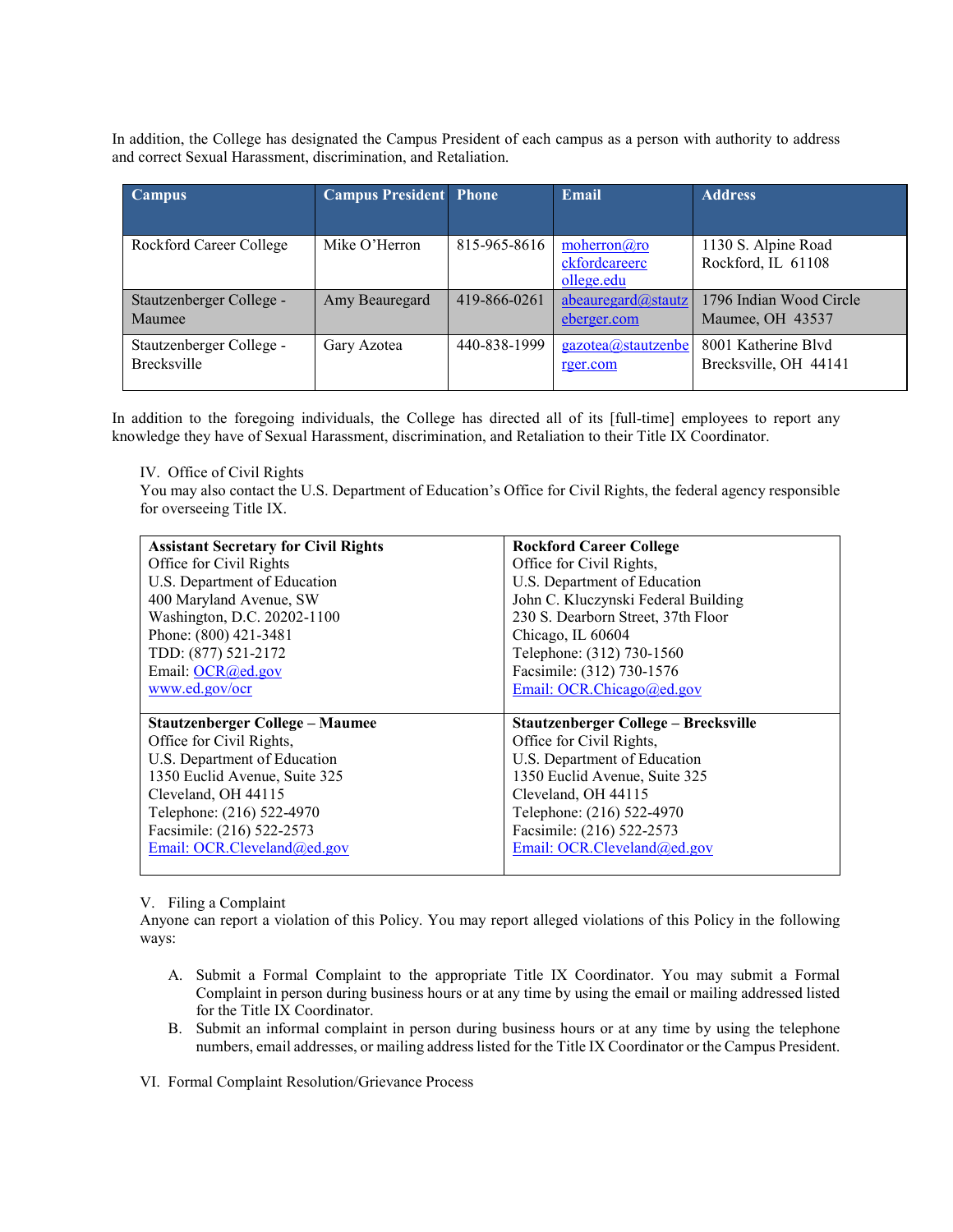The College is committed to equitably and promptly responding to reports of Sexual Harassment. Once a Formal Complaint is submitted, the College will proceed through the following steps:

- A. Supportive Measures will be offered to the Complainant and the Respondent;
- B. The Title IX Coordinator will provide notice of the Formal Complaint, including the allegations contained therein, to the Respondent;
- C. The Respondent will be presumed to be not responsible for the alleged conduct until a determination regarding responsibility is made at the conclusion of the grievance process;
- D. The Title IX Coordinator will determine if removing the Respondent on an emergency basis is warranted; and if such action is taken, the Respondent will be given the opportunity to meet with the Title IX Coordinator to offer reasons for why the Respondent believes the action is not warranted;
- E. Both the Complainant and the Respondent will be offered an Advisor by the College and informed of their right to choose their own Advisor;
- F. The Title IX Coordinator will assign an Investigator to gather all relevant evidence (both inculpatory and exculpatory) and prepare a report detailing their investigative findings;
	- 1. The burden of gathering evidence and the burden of proof rests with the College, not with either the Complainant or the Respondent;
	- 2. Respondent will be given written notice setting forth the date and time of any interviews with the Investigator;
	- 3. The Complainant and Respondent have the right to be accompanied by an Advisor during interviews with Investigators;
	- 4. The Complainant, Respondent, and their Advisors, will be given a copy of the investigative report and given at least ten (10) days to review and respond;
	- 5. The Investigator may then amend their report to include the additional evidence;
	- 6. Investigations are conducted in an expeditious manner, usually within thirty (30) days; however, depending on a variety of factors (e.g., complexity of case, availability of witness, etc.), additional time may be required when good cause is shown.
- G. The Title IX Coordinator will review the investigative report and any responses to the report provided by the Parties, and then make a determination as to whether evidence exists that Sexual Harassment occurred within the College's educational program or activity.
	- 1. If the Title IX Coordinator determines that there is evidence that Sexual Harassment occurred within the College's educational program or activity, the Formal Complaint will be scheduled for hearing; or
	- 2. The Title IX Coordinator will dismiss the Formal Complaint and provide the Complainant and Respondent a written explanation describing the reasons for the determination (*Note*: *Dismissal of a Title IX Formal Complaint does not mean that the responsible individual cannot be held responsible for conduct that violated any College policy or code of conduct*).
- H. When a Formal Complaint is referred to hearing, the hearing process will proceed as follows:
	- 1. The Parties and their Advisors will be given at least ten (10) days' advance notice of the hearing date and time;
	- 2. The hearing notice will contain specific information about the hearing process, however, all hearings will allow for the following:
		- (1) The presence of the Parties' Advisors;
		- (2) The opportunity to present evidence, present witnesses, and to cross-examine the other party's witnesses;
		- (3) An impartial adjudicator who will run the hearing and make written findings consistent with the evidence presented and applying the preponderance of the evidence standard; and
		- (4) The impartial adjudicator will make a Final Determination that will, among other things, detail their conclusions, rationale, and summarize the evidence considered (including credibility determinations), and any disciplinary sanction or remedies the College will impose on the Respondent.
- I. The Title IX Coordinator will be responsible for the effective implementation of any remedies contained in the Final Determination. The range of potential sanctions include, up to and including suspension or dismissal from school.